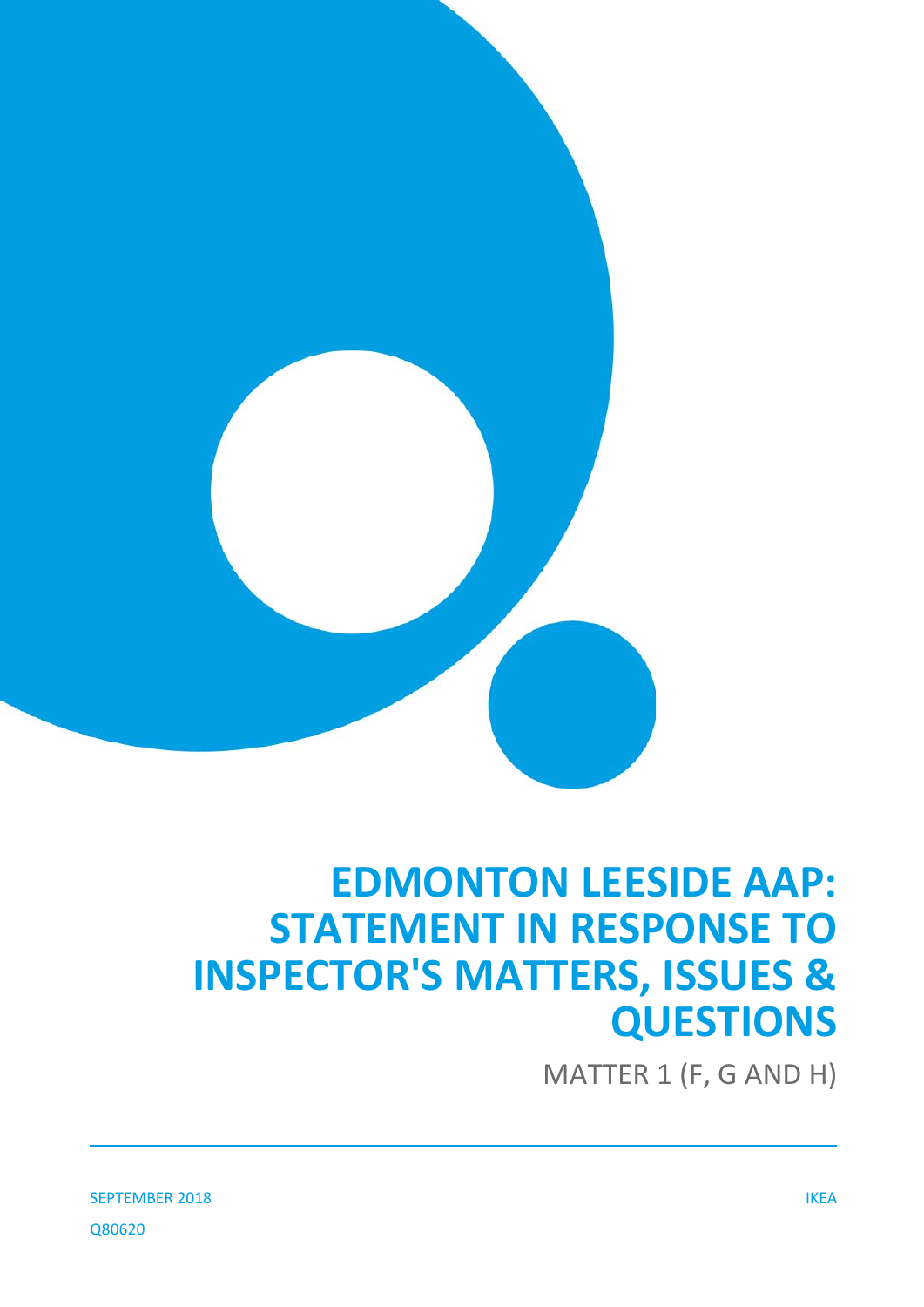# **Contents**

| <b>Introduction</b>                                           |  |
|---------------------------------------------------------------|--|
| Matter 1 F, G & H - Modifications, Coverage and Evidence Base |  |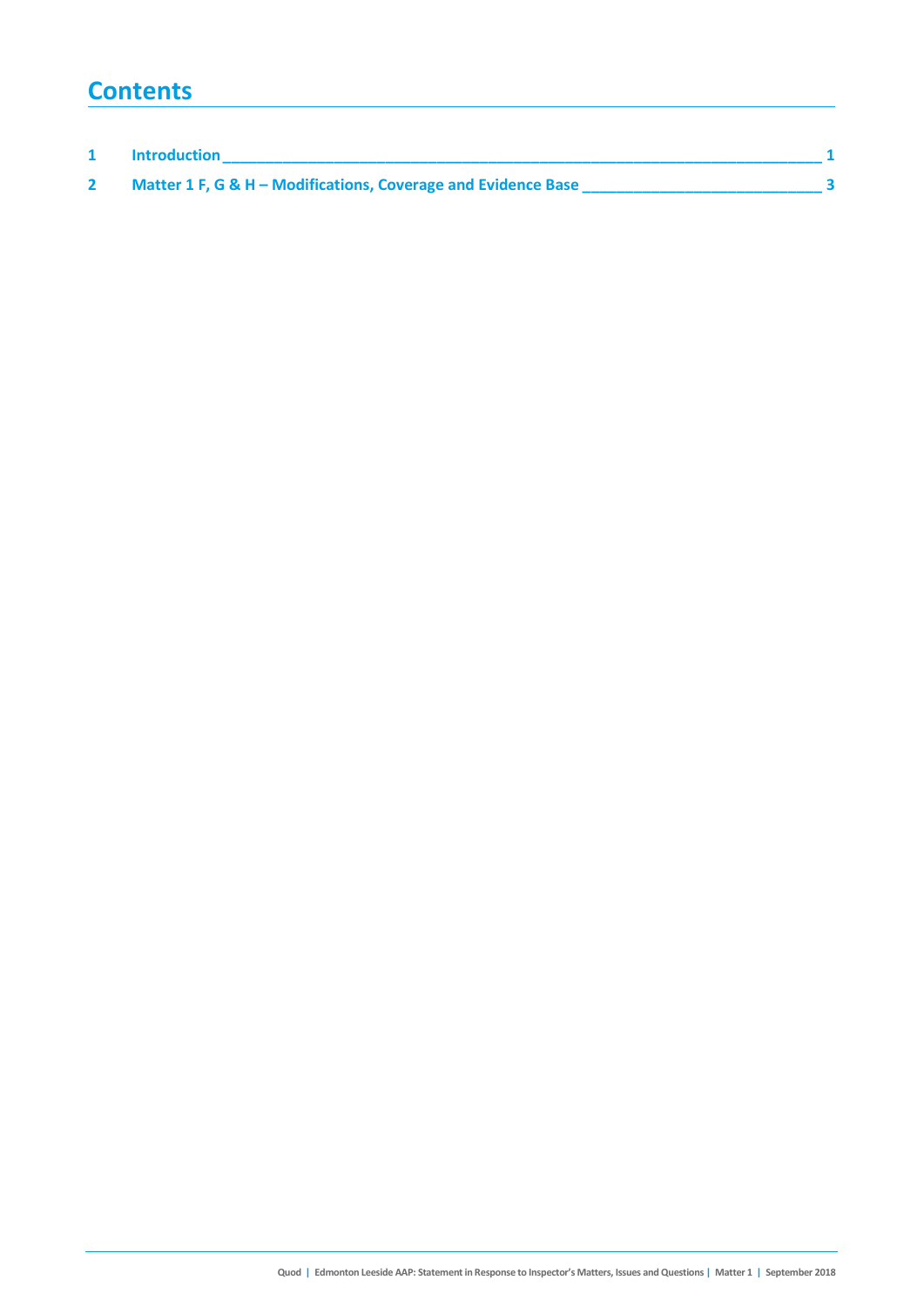# **1 Introduction**

- 1.1 This Statement is submitted further to the representations by IKEA Properties Investments Ltd ("IKEA") to the Edmonton Leeside Proposed Submission Area Action Plan (January 2017) ("AAP") and, prior to those, the Central Leeside Proposed Submission AAP (November 20[1](#page-2-0)4)<sup>1</sup>.
- 1.2 IKEA operates an existing furniture and homeware retail store, herein referred to as "IKEA Tottenham", which lies at the heart of the Meridian Water area. It is a major employer in the area, employing in the region of 600 people directly, of which 80-85% are drawn from the local area/boroughs. It is a long established retail destination, serving north London and beyond.
- 1.3 The store is located to the south of and fronts onto Glover Drive. Customer car parking is provided at surface level, to the north east, and at undercroft level beneath the store. Both car parks are accessed via a service road leading from Glover Drive, which also provides access to a servicing area to the south east of the store. In addition, IKEA owns substantial land to the south, west and east of the store, as shown in the plan at **Figure 1**. The continued visibility and accessibility of the store is key to its successful operation.



### Figure 1: IKEA Land Ownership Plan

 $\overline{a}$ 

- 1.4 IKEA are supportive of the overarching principle of the regeneration of Meridian Water, and the London Borough of Enfield's ('LBE') growth ambitions for this area. It is however crucial to the future success of the store that IKEA's operational needs are not harmed by the proposals within the AAP. IKEA's representations to date have raised objections to the AAP on two principle grounds:
	- a. The overly prescriptive nature of AAP policies as drafted is likely to inhibit the continued operation, visibility and accessibility of the IKEA store (particularly in relation to the Causeway/Boulevard route and design); and

<span id="page-2-0"></span> $1$  Note: IKEA's representations to date were submitted by their previous planning advisors, Dalton Warner Davies, and that their role has been replaced by Quod who are now appointed as IKEA's planning consultants.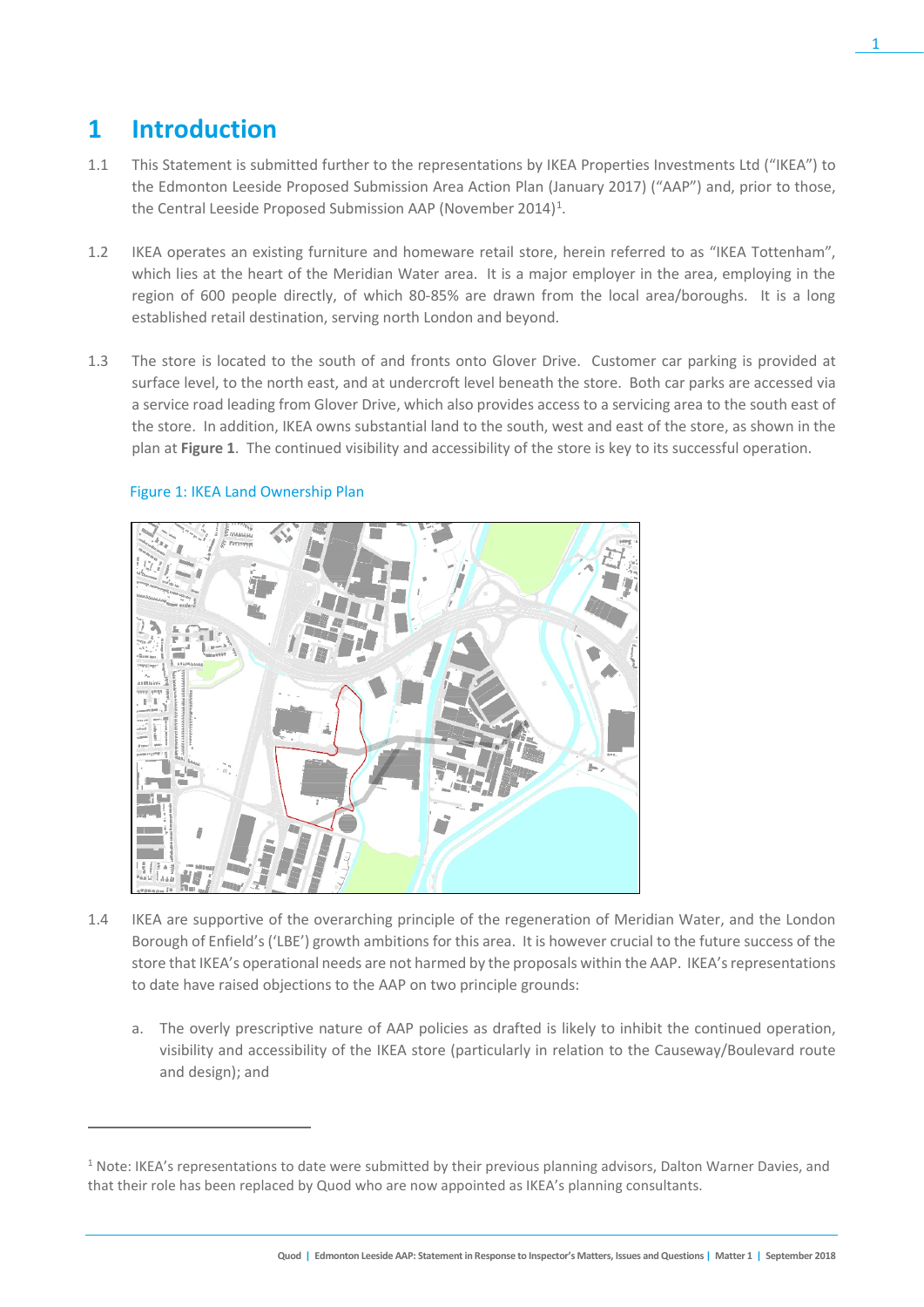- b. The AAP is not underpinned by the requisite transport evidence. There is no evidence to demonstrate that Meridian Water is able to sustainably accommodate the proposed Causeway/Boulevard and overall quantum of development, or indeed that IKEA's operational needs will not be adversely affected. Without this, the AAP is neither fully justified nor effective and cannot provide a sound strategic framework for sustainable development.
- 1.5 As presently framed, the AAP is not sound and IKEA object to Policies EL2, EL3, EL6, EL10, EL11, EL12 and EL13, various supporting paragraphs and figures, and Chapter 14. Over the past four years, throughout the preparation of the AAP, IKEA have sought to engage with officers at LBE to work collaboratively to address their concerns whilst ensuring the sustainable regeneration of Meridian Water. Progress has recently been made and, without prejudice to matter (b) above, IKEA are now working with LBE to enter into a Statement of Common Ground (SOCG) to address their concerns in relation to point (a) through a suite of modifications to the above policies, paragraphs and figures. Whether these modifications are "Minor" or "Main" will be determined by LBE in agreement with the Inspector. Until these modifications are agreed, IKEA maintain their objection.
- 1.6 The lack of transport evidence (matter b) has not however been addressed and remains as a primary concern to IKEA and a fundamental ground for objection. In addition, IKEA also object to the absence of an Infrastructure Delivery Plan (IDP) to demonstrate how the Council plans for the various phases of development to be funded and delivered. These issues are addressed within the Statements submitted on behalf of IKEA in response to Matter 6 (Transport and Movement), 8 (Infrastructure) and 9 (Implementation), which this Statement should be read alongside.
- 1.7 **In summary, this Statement, along with others made on behalf of IKEA, identify that the AAP fails to provide a sound framework for sustainable development, due to fundamental omissions from the evidence base and Plan itself. In order to remedy this, it is critical that further work is undertaken on the transport evidence to underpin the AAP – without this work the AAP cannot be fully justified or effective – and an IDP is provided to demonstrate that the AAP is deliverable, and ultimately sound.**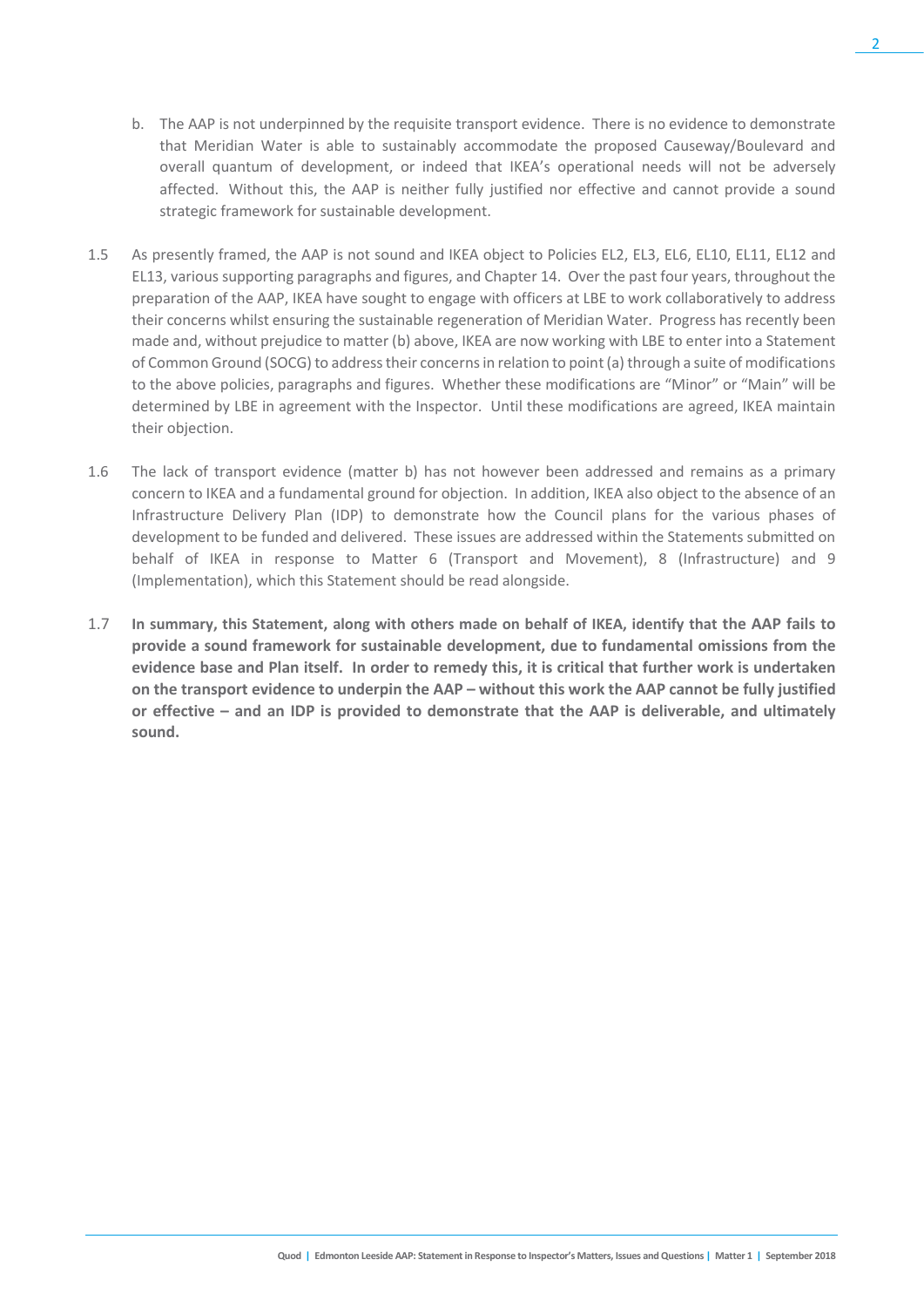# **2 Matter 1 F, G & H – Modifications, Coverage and Evidence Base**

- 2.1 Matter 1 relates to the extent to which the AAP is legally compliant. This Statement specifically considers parts F, G and H in connection with the modifications proposed, the coverage of the AAP and the extent of the evidence base.
- 2.2 IKEA do not propose to appear at the examination in relation to this matter, in the event that agreement be reached on modifications to the AAP, which at the time of preparation are covered in the draft SOCG.
- 2.3 Quod's Statements in relation to Matters 6, 8 and 9 also address, in part, some of the questions raised by the Inspector in relation to Matter 1 and cross reference with these Statements is necessary.

#### **F. Modifications to the Plan**

#### *i. Is the Council proposing any Main Modifications that are being considered as part of this Examination?*

- 2.4 As presently framed, the AAP is not sound and IKEA object to Policies EL2, EL3, EL6, EL10, EL11, EL12 and EL13, various supporting paragraphs and figures, and Chapter 14, as the current drafting would adversely affect IKEA's operational needs (see below and Statements in response to Matters 2, 3, 4, 6, 7, 8 and 9 for full details). To help address this, IKEA are working with LBE on a suite of proposed modifications to the AAP via an SOCG, until these modifications are agreed, IKEA maintain their objection.
- 2.5 These changes are proposed to address IKEA's concerns in relation to the overly prescriptive nature of a number of the proposed policies, paragraphs and figures. For example, modifications are now proposed which confirm the Causeway/Boulevard design and route are indicative and the need for and its alignment will instead be considered within the forthcoming Meridian Water Masterplan.
- 2.6 The proposed modifications to which the emerging SOCG relates are being formulated to help ensure that the continued operation, visibility and accessibility of the IKEA store and the future growth of the business is not inhibited by the emerging AAP policies. This is without prejudice to IKEA's outstanding objections in relation to the absence of transport evidence (addressed below) and an IDP.
- 2.7 Whether these modifications are minor or main will be determined by LBE in agreement with the Inspector.

#### *ii. Are any further Main Modifications likely to be advanced during the Examination?*

2.8 See above.

#### *iii. Are there any further Additional/Minor Modifications proposed?*

2.9 See above.

*iv. Could the Council keep an up to date schedule of all Main Modifications during the Examination and provide me with a final copy of this schedule after the Hearings sessions have been completed?*

2.10 No comment.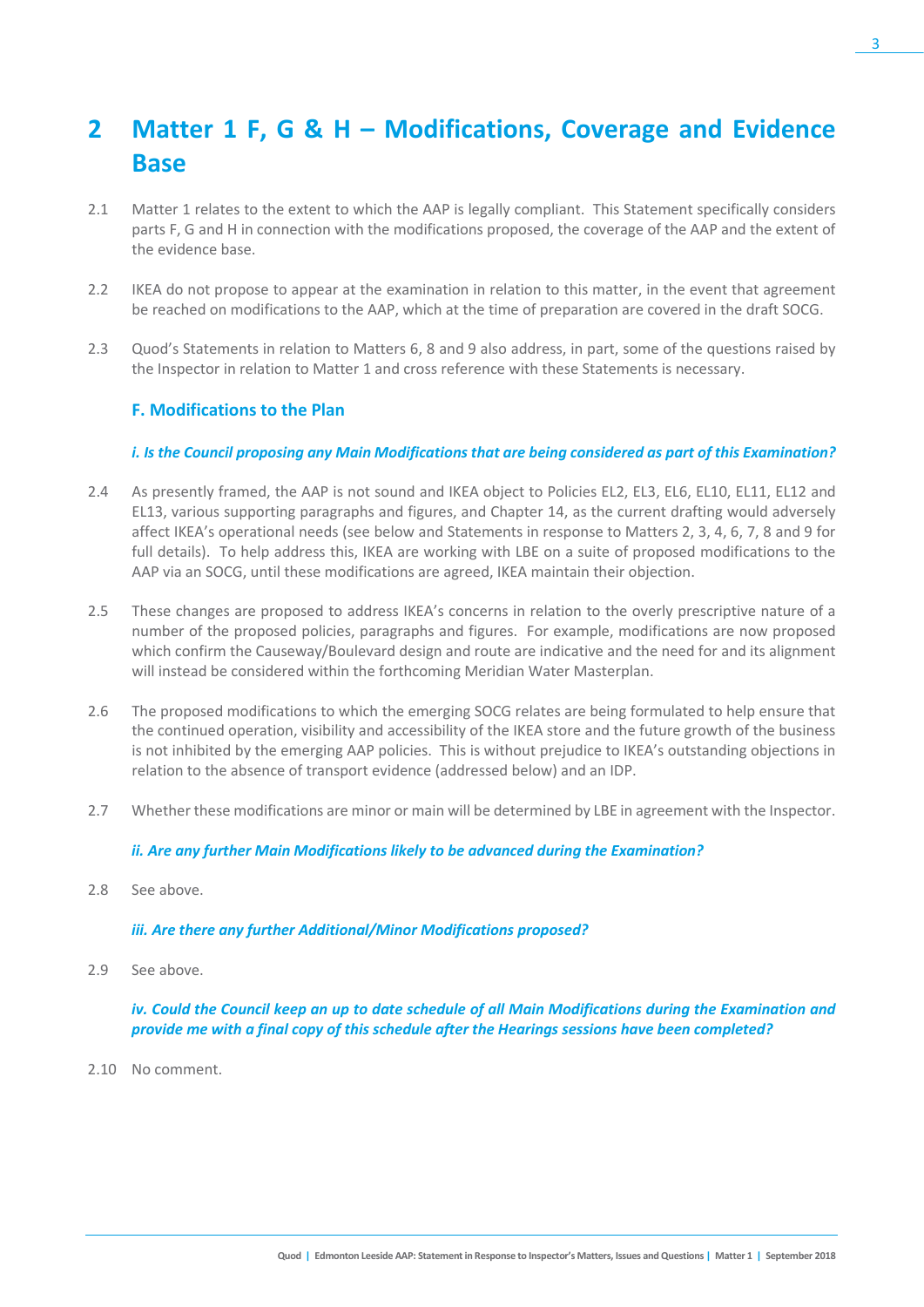## **G. Coverage**

### *i. Are there any policies in the Plan that do not accord with the National Planning Policy Framework or advice in the Planning Practice Guidance?*

- 2.11 Yes.
- 2.12 It is a fundamental principal of the plan making system, as recognised in the NPPF, that the preparation of plans, and their policies, should be "*...underpinned by relevant and up to date evidence*" (paragraph 31). The importance of that evidence is clear, as it is necessary to demonstrate how a Plan has addressed relevant economic, social and environmental objectives, and where adverse impacts are identified, alternative options with less impacts should be considered (Paragraph 32). This evidence is also necessary in order to determine that where impacts are unavoidable, suitable mitigation and strategies can be proposed, where they are possible.
- 2.13 Neither this, nor the following requirements of Paragraph 35 of NPPF, have been met by the draft AAP:

*"Plans are 'sound' if they are: … b) Justified – an appropriate strategy, taking into account the reasonable alternatives, and based on proportionate evidence;*

*c) Effective – deliverable over the plan period, and based on effective joint working on cross-boundary strategic matters that have been dealt with rather than deferred, as evidenced by the statement of common ground".*

- 2.14 No assessment of reasonable alternatives has been undertaken in the case of transportation aspects of the Plan. Throughout the preparation of the AAP, IKEA have raised significant concerns in this regard in relation to the prescribed route of the proposed Causeway/Boulevard (Policy EL6). To address this, as noted above, IKEA are currently working with LBE to enter into an SOCG to agree to modifications to the Plan such that at this stage the Causeway/Boulevard route as only indicative and its alignment will instead be assessed and considered as part of the emerging Meridian Water Masterplan, following the conclusion of highways modelling. Until this modification is made, IKEA maintain their objection to this element of the AAP.
- 2.15 There is no evidence to demonstrate, in transport terms, that the area is able to sustainably accommodate the 10,000 homes and 6,000 jobs proposed (Policies EL1 and EL2) or the Causeway/Boulevard (Policy EL6). The AAP is not underpinned by the requisite transport evidence.
- 2.16 The AAP (pages 130-131) notes that the existing highway network is *"near capacity"* as it presently operates, and detailed modelling is required to understand the necessary infrastructure and the quantum of development to be delivered at Meridian Water. It is clear from the AAP that its strategy, given the current uncertainty on transportation implications, is without foundation.
- 2.17 In a recent meeting with LBE (3 September), IKEA were informed that the Council intend to begin the modelling work in April 2019, and this will take 6-9 months to complete.
- 2.18 Consequently, determining a spatial strategy, including a quantum of development and transportation strategies is entirely premature in a vacuum of transport modelling evidence.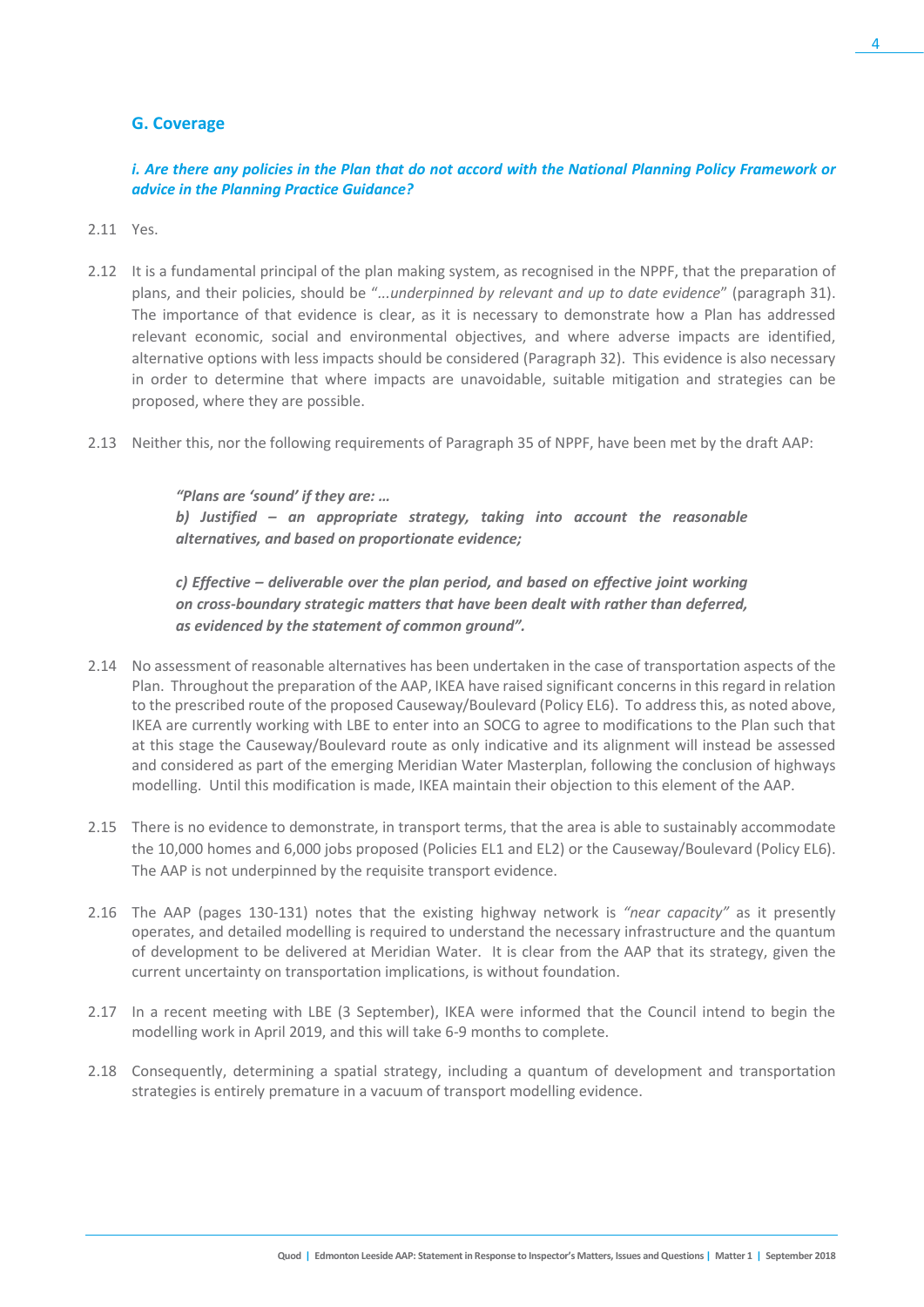5

- 2.19 Without this, it is not possible to demonstrate that the Plan is deliverable over the plan period or that adverse impacts upon the continued operation, visibility and accessibility of the IKEA store will not be caused. The AAP is therefore neither fully justified nor effective in this regard and cannot provide a sound strategic framework for sustainable development.
- 2.20 Whilst IKEA are supportive of the overarching principle of securing optimal housing densities and job provision in Meridian Water, the levels proposed are untested, and the Plan is not underpinned by a soundly formed transport strategy. The lack of this evidence base is of significant concern to IKEA and remains a fundamental ground for objection.
- 2.21 Full details in this regard are set out within the Statement (by Pell Frischman) submitted on behalf of IKEA in response to Matter 6 (Transport and Movement).

#### *ii. Are there any policies in the Plan that do not accord with the Adopted Development Plan, including the London Plan?*

- 2.22 Yes.
- 2.23 Core Strategy Policy 38 (Meridian Water) requires the delivery of 5,000 new homes and 1,500 new jobs in Meridian Water, whereas draft Policies EL1 and EL2 of the AAP propose to double these numbers to 10,000 new homes and 6,000 new jobs. As outlined above, the scale of growth, whilst not objectionable in principle in light of housing and employment needs, is presently unsupported by the necessary transport evidence.
- 2.24 It has not been demonstrated that draft Policies EL1, EL2 and EL6 (The Causeway/Boulevard) accord with the following London Plan policies, which support optimal development densities provided that they are supported by the necessary infrastructure to sustain that level of growth:
	- **London Plan 2016:**
		- o Policy 2.13: Opportunity Areas and Intensification Areas (Part B (b))
		- o Policy 3.4: Optimising Housing Potential
	- **Draft London Plan (August 2018):**
		- o Policy SD1: Opportunity Areas (Part A (1) (a-b) and Part B (3))
		- o Policy D6: Optimising Housing Density (Part A (1-3) and Part B (1))
- 2.25 The lack of transport evidence is a major omission and area of non-compliance the AAP has not been demonstrated to be deliverable and is fundamentally unsound on this basis. A full assessment of these issues is provided within the Statements submitted on behalf of IKEA in response to Matters 6 (Transport and Movement), 8 (Infrastructure) and 9 (Implementation).

#### iii. Are there any policy omissions in the plan which would compromise soundness? Have any other *policies been considered and discounted?*

2.26 See response to G (i) above with regard to alternatives.

### **H. Evidence Base**

#### *i. Is the evidence base in relation to housing, employment and flood risk up to date?*

2.27 No comment.